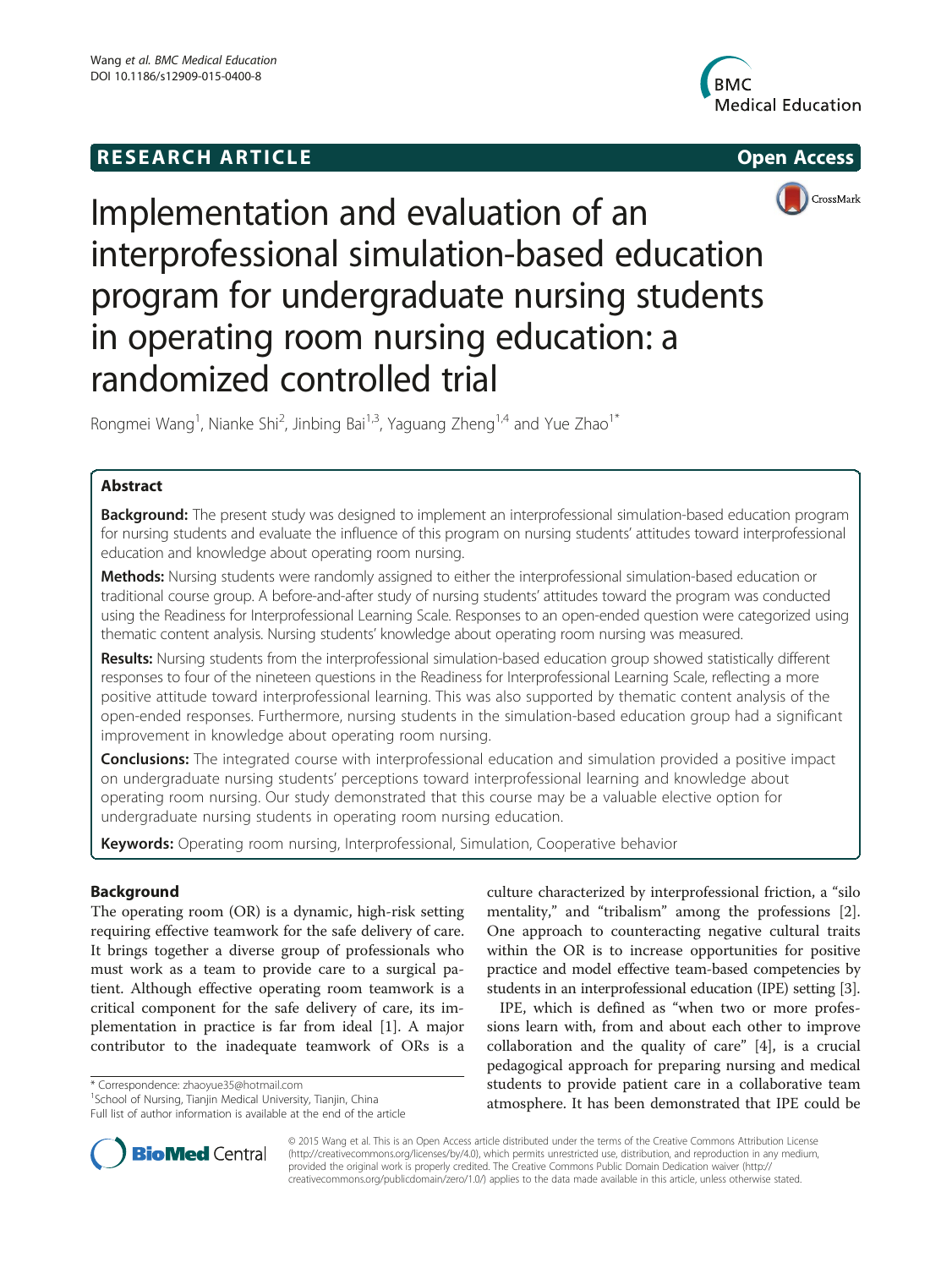a central component in the provision of safe and quality patient care [5, 6]. Simulation based on real-world situations, encouraging critical thinking and decision making with team members from different disciplines, is one teaching strategy that supports interdisciplinary learning and is an attractive and feasible methodology for IPE [7]. Currently, simulation-based interprofessional activities are encountered in rapid response, trauma, and ICU training  $[8-10]$ .

With the aim of extending the learning outcomes from the acquisition of essential clinical knowledge and skills to include communication and teamwork in the education of OR Nursing, an IPE program incorporating simulation was developed by our team. This interprofessional simulation-based education (IPSE) program brings together two recent trends in healthcare professional education: IPE and simulation. In this program, third-year nursing students and fourth-year medical students from our university were recruited and worked together for a joint learning experience involving a simulated OR in which the students functioned as a team to perform operations on experimental animals. The present study was designed to implement IPSE program and evaluate the influence of this program on nursing students' attitudes toward IPE and knowledge of OR nursing.

#### Methods

#### Study design

A randomized controlled trial was conducted to evaluate the effects of a simulation-based interprofessional education program on nursing students' communication, team-working, and clinical knowledge in operating room nursing.

#### Samples and setting

A total of 55 third-year nursing students from Tianjin Medical University (Tianjin, China) were enrolled in this study. In order to prevent sampling bias, a random number table was used to assign the nursing students to the IPSE group ( $n = 28$ ) or traditional course group ( $n = 27$ ). Nursing students from both groups were female, aged  $20-22$  years (Mean age = 21), and without any previous experiences of a IPE or IPSE program. All nursing students who participated had just completed the Operating Room Nursing module. A total of 46 fourth-year medical students from the same university also participated in the study; they were in the Basic Surgical Techniques (BST) course, which was an established component of the medical curriculum. Arrangements were made so that the nursing students could join this activity.

In the IPSE group, 1–2 nursing students and 3–4 medical students were arranged into one group and were involved in the simulation scenario; they were assigned to perform surgical procedures as a team on anaesthetized animals. In the traditional course group, nursing students were instructed to practice operating room nursing skills under the supervision of an experienced instructor in the simulated operating room.

#### Ethical considerations

Approval was obtained from the Research Ethics Committee of Tianjin Medical University. Participation in the evaluation was voluntary, consent forms were signed, and anonymity was guaranteed. Large animal models have been widely used in the training program based on surgical protocols [11], and animal manipulation was approved by animal committee of Tianjin Medical University from the perspective of the animal's welfare.

#### IPSE implementation

Three simulation scenarios including appendectomy, splenectomy, and small bowel resection and anastomosis were used in the IPSE group. Each simulation scenario went for three hours and occurred weekly over a twoweek period in a simulated operating room. All students participated in two scenarios. During these scenarios, nursing students acted as scrub or circulating nurses, and medical students acted as surgeons. Prior to commencing the scenarios, a brief orientation was conducted that included an overview of the training goals and objectives, as well as a review of simulation ground rules and equipment.

During the operation, working as a scrub nurse, nursing students prepared the instruments, trolleys, and sterile supplies needed for the surgery, maintained a sterile environment, and provided skilled assistance to the surgeon during the operation. While working as a circulating nurse, nursing students were responsible for managing nursing care within the operating theatre and coordinating the needs of the surgical team with other care providers as needed for the completion of surgery. During the operations, students were entirely interactive with each other, exploring their capabilities, learning from each other, and helping each other when needed. The supervisors were there to aid students at a basic level and to facilitate advancement through successive stages of skills acquisition. These clinical-related scenarios were developed and reviewed by our IPSE team of Tianjin Medical University faculty members, which included representatives from nursing and medical schools. This faculty team ensured that the simulation scenarios incorporated aspects and problems important across the spectrum of professions.

#### Measurements

The Readiness for Interprofessional Learning Scale (RIPLS) designed by Parsell and Bligh was used to measure the attitudes toward interprofessional teams and readiness for interprofessional education [12]. This questionnaire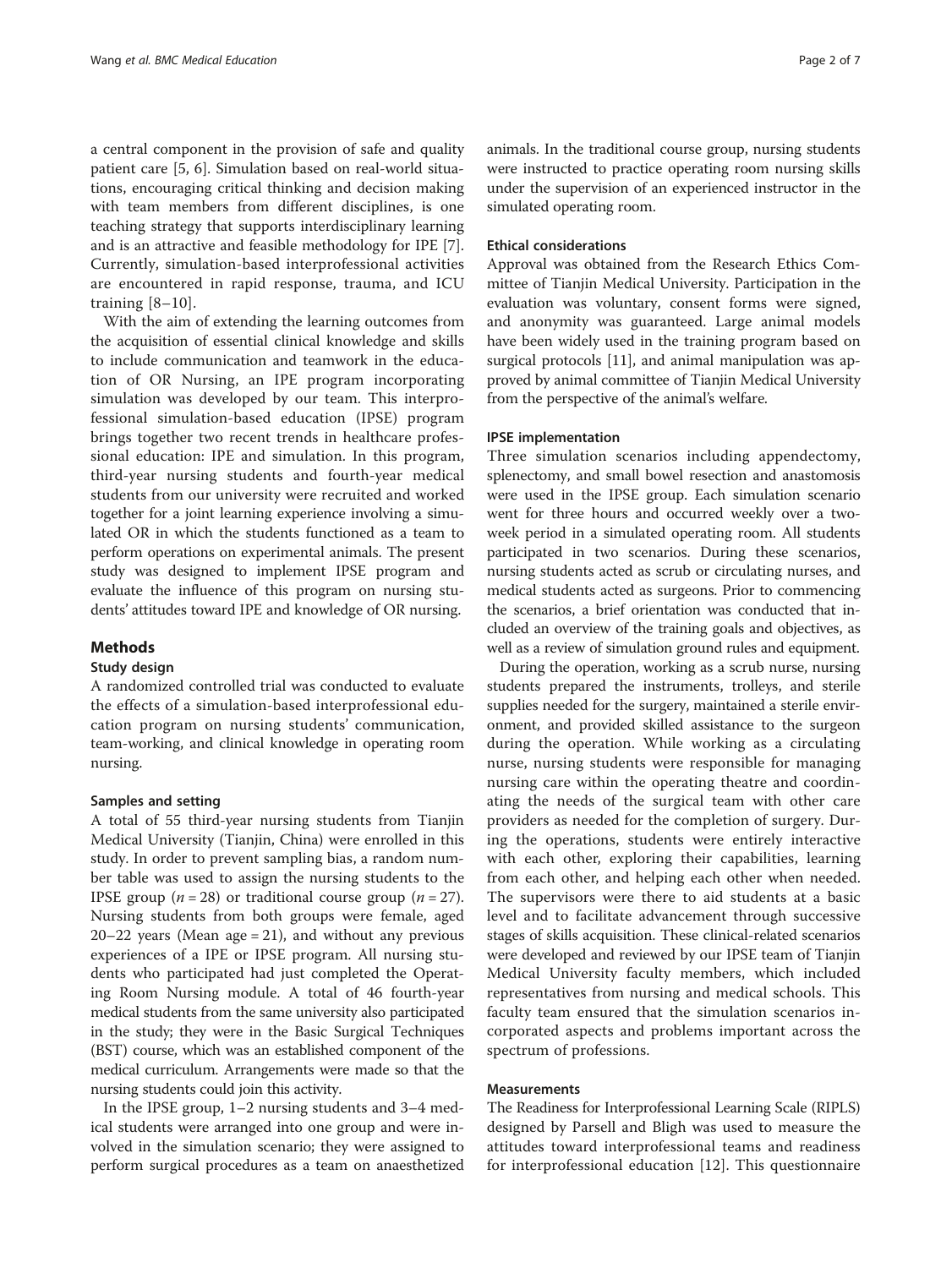was completed before and after the course activity. It consists of 19 statements measuring the strengths of student's beliefs concerning shared learning. The statements in the questionnaire are based on the desired or intended positive outcomes of successful shared learning. Each statement was scored on a 5-point Likert scale with anchors from 1 (completely disagree) to 5 (completely agree). Specifically, items 1–9 were labeled "teamwork and collaboration," items 10–16 were labeled "professional identity," and items 17–19 were labeled "roles and responsibilities."

In the original English version, the RIPLS was found to be valid and reliable [12]. This scale has excellent reliability with a Cronbach's alpha of 0.90 [12]. Subsequent studies using healthcare professions have also found the RIPLS to demonstrate acceptable levels of validity and reliability [13–15]. As no Chinese version was available, the English version of the RIPLS was translated into Chinese. Then, the Chinese version was back-translated into English by a Chinese-English speaking individual. Afterward, the two English translations were compared to distinguish the changes in the meanings. The study team and one specialist in psychometrics reviewed all the translation and cultural adaptation processes and corrected the changes. To ensure cultural equivalence, a panel of five experts confirmed the content validity of the Chinese version. The content validity index of  $RIPLS<sub>Chinese</sub>$ was excellent at 0.91. Additionally, in our study, the Cronbach's alpha coefficient was reported as follows: RIPLS (0.92), teamwork and collaboration (0.86), professional identity (0.80), and roles and responsibility (0.71).

As the study purpose was to explore and describe emergent themes rather than merely quantify response, it was considered appropriate to include additional open-ended questions that would provide greater depth of information and enable students to explain and qualify the choices they had made. The open-ended question asked students to provide their perceptions of the ISPE program workshops, including the acquisition of OR nursing knowledge and attitudes to shared learning. Stronach and Mclure [16] argued that the value of questionnaire data, and particularly small sample data, is improved by including such an opportunity.

Then, thematic content analysis, using word-processing tools and the principles of grounded theory, were used for the open-ended responses [17, 18]. Initial line-by-line analysis was followed by focused coding and recoding by constant comparison to produce themes and subthemes that emerged inductively from the data. The data were reviewed and coded independently by two authors to ensure reliability. Discrepancies were resolved by discussions to reach a consensus on different items.

The 20-item questionnaire was used to explore the nursing students' knowledge about infection control, patient

safety, quality assurance, and professional accountability in OR nursing. This was constructed based on the literature review and expert opinion by the research team. After the IPSE or control program, nursing students were asked to complete the questionnaire anonymously. The primary investigator (RW) of this study tested the linguistic clarity of the questions and the accuracy of alternative responses to this survey. Then, five experts confirmed that the content validity and content validity index of the questionnaire was 0.88. It had good reliability with a Cronbach's alpha of 0.86. This test score ranges from 0 to 100. Higher scores indicated a higher-knowledge level in OR nursing.

The following are example questions from this knowledge questionnaire.

- 1. To prevent air contamination during a surgical procedure, the nurse can:
	- A. Make sure everyone who enters the operating room is wearing a mask
	- B. Disinfect the room following the surgical procedure
	- C. Spray a disinfectant before and after surgery
	- D. Ensure the doors to the operating suite are kept closed and avoid excessive traveling between rooms
- 2. With color change sterilization indicators, the white stripes on the tape change to \_\_\_\_\_ when the appropriate temperature has been met.
	- A. Red
	- B. Black
	- C. Blue
	- D. Green
- 3. Choose the best answer. A circulating nurse is removing used instruments from the OR and taking them to another room for decontamination. To maintain asepsis, she/he should:
	- A. Cover the instruments prior to removing them
	- B. Wear a mask when removing them
	- C. Place them on a cart to avoid handling them
	- D. Wear sterile gloves when removing them

#### Data analysis

The Wilcoxon signed-rank test was used to analyze the differences in the individual question responses of nursing students' attitudes toward IPE before and after the IPSE program. After the course, the differences in the nursing students' knowledge about OR nursing between the IPSE and traditional course group were analyzed using independent samples  $t$ -tests. A  $P$  value less than 0.05 was considered statistically significant. Statistical analyses were performed using SPSS Statistics for Windows, Version 17.0 (SPSS, Chicago, IL, USA). Participant responses to the open-ended question were analyzed using qualitative methods.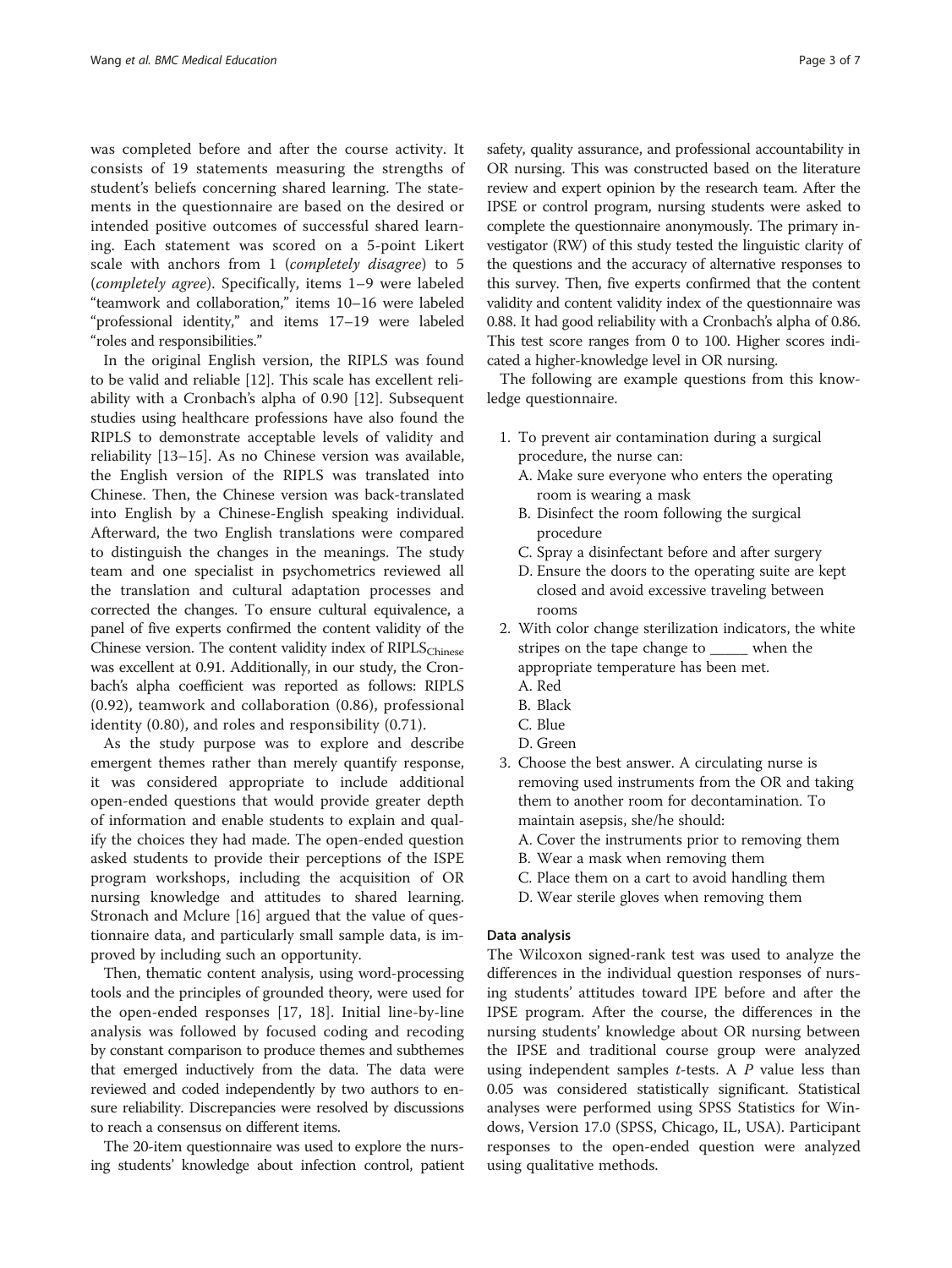#### Results

#### Readiness for interprofessional learning scale

A positive response to Questions 1–9 and 13–16 is associated with a positive attitude to IPE, and a negative response to Questions 10–12 and 17–19 is associated with a negative attitude to IPE. No significant difference in the responses to questions on the RIPLS was found between nursing students from the traditional course group and IPSE group before intervention. However, in nursing students from the IPSE group, there was a significant difference in the post-intervention questionnaire for Questions 3 ( $p = 0.046$ ), 7 ( $p = 0.040$ ), 13 ( $p = 0.023$ ) and 14 ( $p = 0.013$ ), which reflects more positive responses (Table 1). These results demonstrated the improved attitudes toward teamwork and collaboration, and professional identity after the IPSE course. In addition, although the difference between the pre- and post-questionnaire responses did not reach significance for the other questions, no question reflected a significantly more negative attitude to IPE in the post-intervention questionnaire.

#### Responses to open-ended question

From the participants' responses it is evident that they highly valued the IPSE experience. Qualitative analysis of the IPSE experience revealed four themes: communication with medical students, role awareness, a better way of learning, and future IPSE.

Communication with medical students Nursing students emphasized the importance of communication between team members. One student stated, "Some situations cannot flow smoothly when people do not communicate." Another commented, "I now realize that nursing students and medical students have the same issues when communicating with each other."

Role awareness Talking about role awareness, a student commented that the IPSE workshop "enabled us to understand both our own role in relation to OR nursing care and also that of the other health care professionals."

Another considered that it helped understand "professional boundaries."

A better way of learning Discussing the theme of a better way of learning, one student commented that learning in a simulated interprofessional setting was "a better way of learning, because it provided a safe environment in which this learning could occur, and improved our essential practice-based skills." This was also revealed in student comments such as, "Studying in this setting can transfer knowledge from scenarios to clinical situations, and facilitate working together for the greatest outcome for the patient."

Future IPSE The theme of future IPSE was revealed in student comments such as, "I felt I learned more from the collaboration with medical students. I thought I can do my best if I had more chance to practice my nursing skills like this."

#### OR nursing knowledge questionnaire

On the total sum knowledge scores, nursing students in the IPSE group showed significantly higher scores (Mean [SD]: 83.50 [8.45]) compared to those in the traditional course group (Mean [SD]: 77.00 [7.33]; p < 0.05) (Table 2). The findings suggest that for these two groups of nursing students, there were differences in the level of knowledge of OR nursing after the IPSE or control program.

#### **Discussion**

Interprofessional communication is an important aspect of modern medical care. However, most current educational models focus on uniprofessional training, rather than truly interprofessional ones. The move from silobased training models to true interprofessional models requires new attitudes and innovative tools [17, 19]. Both IPE and simulation are well-established tools in their own right for teaching and learning [7, 20]. However, to date, both have been predominantly used within postgraduate training programs [20]. The present study created a program that aimed to introduce the simulation-based

Table 1 RIPLS questions with significant changes after student participation in the IPSE course

|                                                                                                                                   | Pre-<br>intervention <sup>d</sup> | Post-<br>intervention <sup>a</sup> | Р<br>value |
|-----------------------------------------------------------------------------------------------------------------------------------|-----------------------------------|------------------------------------|------------|
| Teamwork and collaboration                                                                                                        |                                   |                                    |            |
| Shared learning with other health care students will increase my ability to understand clinical problems.                         | $4.35 + 0.61$                     | $4.74 + 0.48$                      | 0.046      |
| For small-group learning to work, students need to trust and respect each other.                                                  | $4.10 + 0.69$                     | $4.42 + 0.64$                      | 0.040      |
| Professional identity                                                                                                             |                                   |                                    |            |
| Shared learning with other health care professionals will help me to communicate better with patients and<br>other professionals. | $4.22 + 0.48$                     | $4.74 + 0.45$                      | 0.023      |
| I would welcome the opportunity to work on small group projects with other health care students.                                  | $4.16 + 0.58$                     | $4.58 + 0.51$                      | 0.013      |

a Data are given as Mean ± SD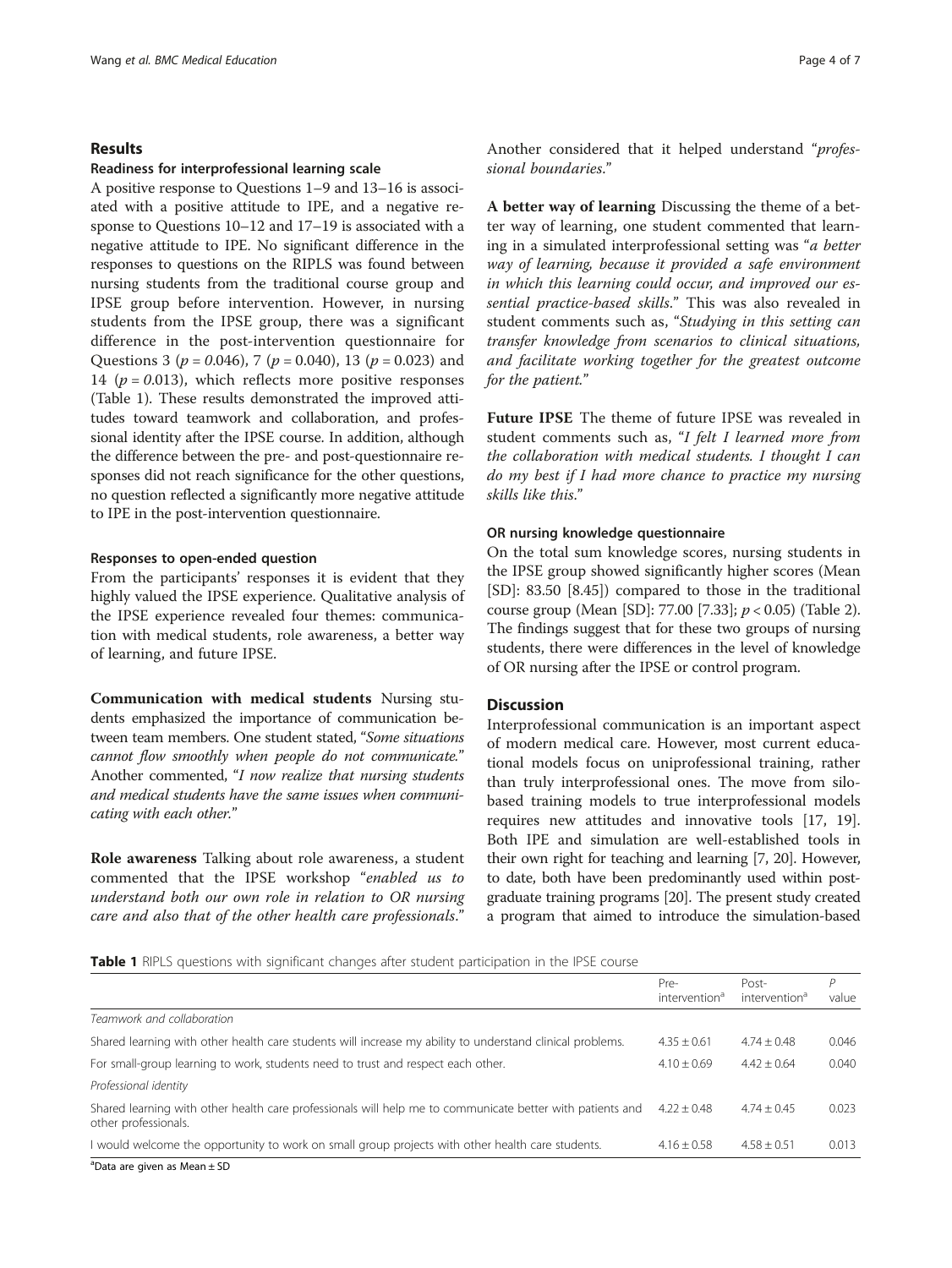Table 2 Comparison of knowledge scores in nursing students from IPSE and traditional course groups

| Number | Mean $\pm$ SD  | P value |
|--------|----------------|---------|
| 28     | $83.50 + 8.45$ | 0.01    |
| 27     | $77.00 + 7.33$ |         |
|        |                |         |

IPE into pre-qualification education for health-care professional students. Our results suggest that the integration of the innovative stimulation-based experience with an IPE program not only improved nursing students' attitude toward interprofessional working, but it also increased their OR nursing knowledge level.

Although effective operating room teamwork is essential for the safe delivery of care, its implementation in practice is far from ideal [1]. A contribution to counteracting negative cultural traits within the OR may be made by increasing opportunities for positive practice and modeling of effective team-based competencies by students in an IPE setting [21]. There is increased emphasis on the need to produce "safe" practitioners in increasing numbers while, at the same time, there are increasing restrictions on practicing on real patients [22]. Simulation-based learning can help to overcome this problem by providing students with an opportunity to apply learned concepts and skills in a realistic clinical setting [8, 23]. This provides a controlled educational environment that offers a safe place for experimentation and practice [8, 20, 24]. The innovation in the present study was designed to allow nursing and medical students to interact with each other at an early stage in their education through the joint simulation exercise. This allowed participants to focus on the specific skills sets related to communication and teamwork within a safe environment.

Creating an opportunity for these positive IPSE learning experiences is critical to change the destructive misperceptions harbored by each profession within the OR [25, 26]. As evidenced by our report, improved attitudes toward teamwork and collaboration, and professional identity were the pivotal products of this innovative undertaking, which imply a greater willingness to work together and may help reduce professional "uniqueness." These results suggest an improvement in students' attitudes toward interprofessional collaboration, which supports results seen in IPE training experiences in the literature [27, 28]. The data obtained in quantitative analysis were also supported by the open-ended responses. Nursing students strongly recognized that this IPSE program allowed them to learn essential clinical knowledge in a high-quality simulated and risk-free environment with the opportunity to practice and interact cooperatively. They also commented on the importance of "realistic" training in learning together and the benefits to be realized by breaking down stereotypes and by appreciating

both their roles and those of others. The above attitudinal and knowledge improvements indicated in the present study support previous study findings [9, 28]. Stewart and colleagues [9], have demonstrated its effectiveness in improving team-based attitudes and knowledge by conducting IPSE training sessions with high-fidelity simulation among senior medical and nursing students. Sigalet and colleagues [28] expanded training to students from three professions (medicine, nursing, respiratory therapy) in emergency room and intensive care simulation settings and also reported improvements in team-based attitudes.

While effective IPE programs have been shown to have a number of positive benefits, there is still dispute over when to introduce IPE into the academic training of health professionals. Conventional wisdom held that IPE was best offered only after licensure when participants' professional identities were secure and when they had experiences to share [29, 30]. However, historical evidence [31, 32] shows that IPE should be introduced from the very start of professional education to prevent the formation of negative interprofessional attitudes, which will later be resistant to change. Previous studies have identified fourth-year medical and third-year nursing students as the most appropriate student groups to participate in interprofessional health care education, as they felt confident in their own roles and had the ability to reflect on the roles and contributions of other health care professionals to patient care and clinical practice [19, 33]. In the present study, we recruited third-year nursing students and fourth-year medical students as participants. In accordance with previous studies [9, 28], the results showed that nursing students participating in the study reacted positively to their first IPSE experiences, and had a meaningful positive change in attitudes toward teamwork and collaboration, professional identity, and knowledge about OR nursing. Therefore, the IPSE designated for pre-health professional students may be applied broadly to enhance the effectiveness of team-based training by preparing participants for an interprofessional approach to patient care.

The study limitations must be kept in mind when considering the findings. First, the small sample size limits the ability to generalize findings. The total number of participants, however, does fall within the range of sample sizes for other IPSE experiences in the literature. In addition, the observations were undertaken immediately after the intervention, and it is perhaps not surprising that groups were able to perform to a satisfactory level. To confirm the notion that the continuation of the IPSE program may result in profound changes in postqualification attitudes, future longitudinal studies are needed. There are logistic constraints in the delivery of this IPSE program, as synchronizing sessions for small groups of students in different professions is not easily achieved. As the number and variety of modules increase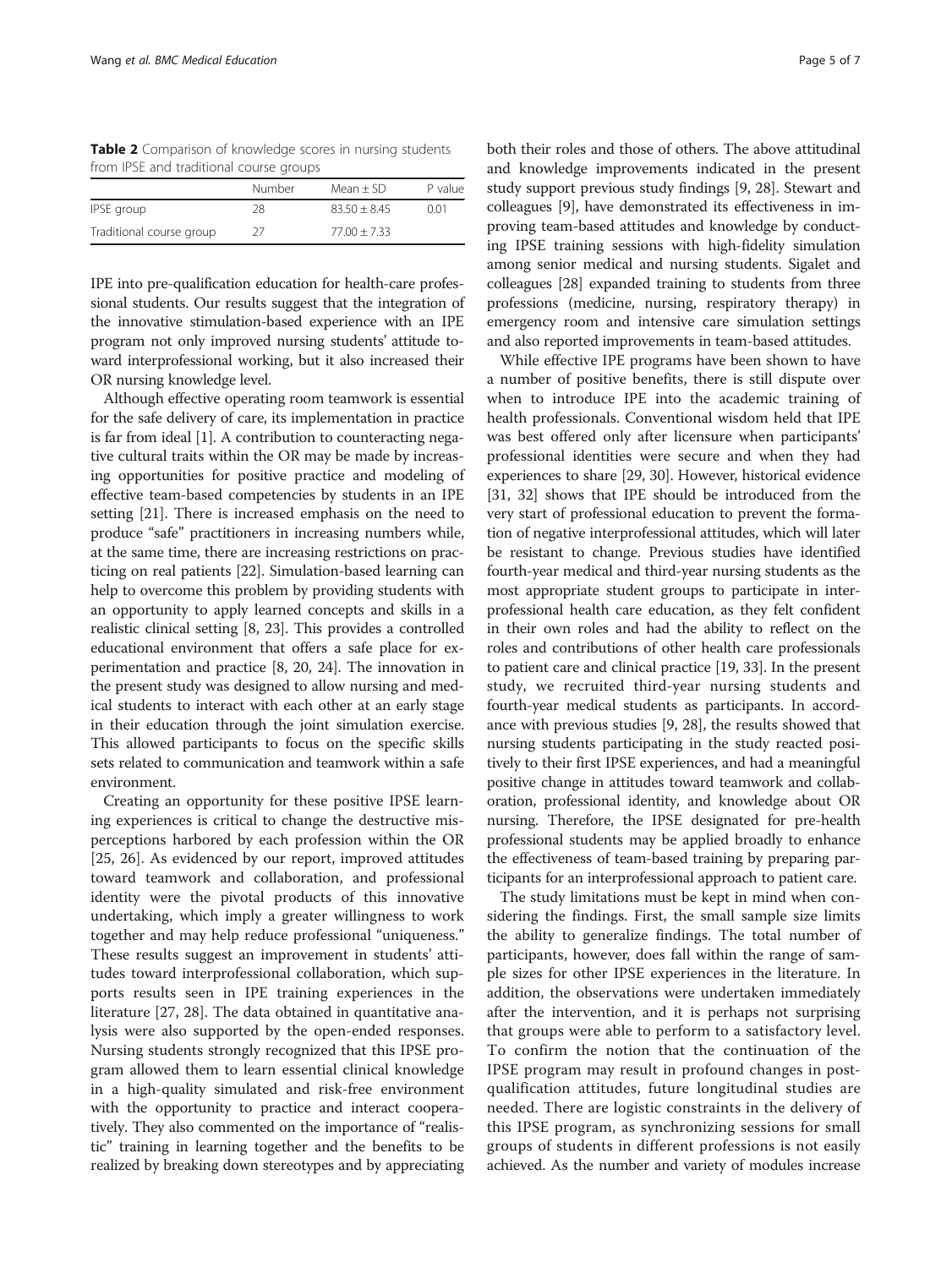and additional professional groups are incorporated, this challenge will increase exponentially.

#### Conclusion

We demonstrated that interprofessional training conducted in the simulated OR environment appears to impact positively on participants' attitudes toward teambased competencies and knowledge of OR nursing. Such an improvement is a key step toward adoption of these attributes within clinical knowledge and skills related to OR nursing for pre-qualifying nursing students. Longer-term follow up using competence for young nursing graduates and healthcare outcomes for patient data may be required to evaluate if short-term benefits among nursing students can translate into improvements in the workplace in the future.

#### Abbreviations

OR: Operating room; IPE: Interprofessional education; ICU: Intensive care unit; IPSE: Interprofessional simulation based education; RIPLS: Readiness for Interprofessional Learning Scale; RW: Rongmei Wang.

#### Competing interests

The authors declare that they have no competing interests.

#### Authors' contributions

WR designed the study, collected data, and wrote the manuscript. BJ and ZY1 helped undertake statistical analysis and revised the manuscript. ZY2 and SN participated in the design and coordination of the study. All authors read and approved the final manuscript.

#### Acknowledgments

The authors thank Professor John Bligh and Professor Glennys Parsell for generously sharing their scale. This work was supported by the Tianjin Municipal Education Commission (D02-1011) and the Teaching and Learning Enhancement Fund of Tianjin Medical University (037000012).

#### Author details

<sup>1</sup>School of Nursing, Tianjin Medical University, Tianjin, China. <sup>2</sup>School of Basic Medicine, Tianjin Medical University, Tianjin, China. <sup>3</sup>School of Nursing, University of North Carolina, Chapel Hill, NC, USA. <sup>4</sup>School of Nursing, University of Pittsburgh, Pittsburgh, PA, USA.

#### Received: 13 January 2015 Accepted: 29 June 2015 Published online: 09 July 2015

#### References

- 1. Makary MA, Sexton JB, Freischlag JA, Holzmueller CG, Millman EA, Rowen L, et al. Operating room teamwork among physicians and nurses: teamwork in the eye of the beholder. J Am Coll Surg. 2006;202(5):746–52.
- 2. Bleakley A, Boyden J, Hobbs A, Walsh L, Allard J. Improving teamwork climate in operating theatres: the shift from multiprofessionalism to interprofessionalism. J Interprof Care. 2006;20(5):461–70.
- 3. Barron D, West E. Leaving nursing: an event-history analysis of nurses' careers. J Health Serv Res Policy. 2005;10(3):150–7.
- 4. Centre for the Advancement of Interprofessional Education (CAIPE). The definition and principles of interprofessional education. In: Centre for the Advancement of Interprofessional Education (CAIPE). 2011. http://caipe.org.uk/ about-us/the-definition-and-principles-of-interprofessional-education. Accessed 15 July 2014.
- 5. Berridge EJ, Mackintosh NJ, Freeth DS. Supporting patient safety: examining communication within delivery suite teams through contrasting approaches to research observation. Midwifery. 2010;26(5):512–9.
- 6. Suter E, Deutschlander S, Mickelson G, Nurani Z, Lait J, Harrison L, et al. Can interprofessional collaboration provide health human resources solutions? A knowledge synthesis. J Interprof Care. 2012;26(4):261–8.
- 7. Reese CE, Jeffries PR, Engum SA. Learning together: using simulations to develop nursing and medical student collaboration. Nurs Educ Perspect. 2010;31(1):33–7.
- 8. Baker C, Pulling C, McGraw R, Dagnone JD, Hopkins-Rosseel D, Medves J. Simulation in interprofessional education for patient‐centred collaborative care. J Adv Nurs. 2008;64(4):372–9.
- 9. Stewart M, Kennedy N, Cuene‐Grandidier H. Undergraduate interprofessional education using high‐fidelity paediatric simulation. Clin Teach. 2010;7(2):90–6.
- 10. Luctkar-Flude M, Baker C, Pulling C, McGraw R, Dagnone D, Medves J, et al. Evaluating an undergraduate interprofessional simulation-based educational module: communication, teamwork, and confidence performing cardiac resuscitation skills. Adv Med Educ Pract. 2010;1:59–66.
- 11. Simforoosh N, Khazaeli M, Nouralizadeh A, Soltani MH, Samzadeh M, Saffarian O, et al. Laparoscopic animal surgery for training without sacrificing animals; introducing the rabbit as a model for infantile laparoscopy. J Laparoendosc Adv Surg Tech A. 2011;21(10):929–33.
- 12. Parsell G, Bligh J. The development of a questionnaire to assess the readiness of health care students for Interprofessional Learning (RIPLS). Med Educ. 1999;33(2):95–100.
- 13. Williams B, Boyle M, Brightwell R, McCall M, McMullen P, Munro G, et al. A cross-sectional study of paramedics' readiness for interprofessional learning and cooperation: results from five universities. Nurse Educ Today. 2013;33(11):1369–75.
- 14. Wilhelmsson M, Ponzer S, Dahlgren LO, Timpka T, Faresjo T. Are female students in general and nursing students more ready for teamwork and interprofessional collaboration in healthcare? BMC Med Educ. 2011;11(1):15–25.
- 15. Hind M, Norman I, Cooper S, Gill E, Hilton R, Judd P, et al. Interprofessional perceptions of health care students. J Interprof Care. 2003;17(1):21–34.
- 16. Stronach I, Mclure M. Educational research undone: the post-modern embrace. Buckingham: Open University Press; 1997.
- 17. Sim J, Wright C. Research in health: concepts, designs and methods. Cheltenham: Stanley Thornes Publishers Ltd; 2000.
- 18. Charmaz K. Constructing grounded theory: a practical guide through qualitative analysis. London: Sage Publications; 2006.
- 19. Morison S, Boohan M, Moutray M, Jenkins J. Developing pre-qualification inter-professional education for nursing and medical students: sampling student attitudes to guide development. Nurse Educ Pract. 2004;4(1):20–9.
- 20. Ross AJ, Anderson JE, Kodate N, Thomas L, Thompson K, Thomas B, et al. Simulation training for improving the quality of care for older people: an independent evaluation of an innovative programme for inter-professional education. BMJ Qual Saf. 2013;22:495–505.
- 21. Tan SB, Pena G, Altree M, Maddern GJ. Multidisciplinary team simulation for the operating theatre: a review of the literature. ANZ J Surg. 2014;84(7–8):515–22.
- 22. Han JE, Trammell AR, Finklea JD, Udoji TN, Dressler DD, Honig EG, et al. Evaluating simulation-based ACLS education on patient outcomes: a randomized, controlled pilot study. J Grad Med Educ. 2014;6(3):501–6.
- 23. Durham C, Alden K. Enhancing patient safety in nursing education through patient simulation. In: Hughes RG, editor. Patient safety and quality: an evidence-based handbook for nurses. Rockville (MD): Agency for Healthcare Research and Quality (US); 2008.
- 24. Salam T, Saylor JL, Cowperthwait AL. Attitudes of nurse and physician trainees towards an interprofessional simulated education experience on pain assessment and management. J Interprof Care. 2014;25:1–3.
- 25. Liaw SY, Siau C, Zhou WT, Lau TC. Interprofessional simulation-based education program: a promising approach for changing stereotypes and improving attitudes toward nurse-physician collaboration. Appl Nurs Res. 2014;27(4):258–60.
- 26. Joseph S, Diack L, Garton F, Haxton J. Interprofessional education in practice. Clin Teach. 2012;9(1):27–31.
- 27. Hayashi T, Shinozaki H, Makino T, Ogawara H, Asakawa Y, Iwasaki K, et al. Changes in attitudes toward interprofessional health care teams and education in the first-and third-year undergraduate students. J Interprof Care. 2012;26(2):100–7.
- 28. Sigalet E, Donnon T, Grant V. Undergraduate students' perceptions of and attitudes toward a simulation-based interprofessional curriculum: the KidSIM ATTITUDES questionnaire. Simul Healthc. 2012;7(6):353–8.
- 29. Funnell P. Exploring the value of interprofessional shared learning: interprofessional relations in health care. London: Edward Arnold; 1995.